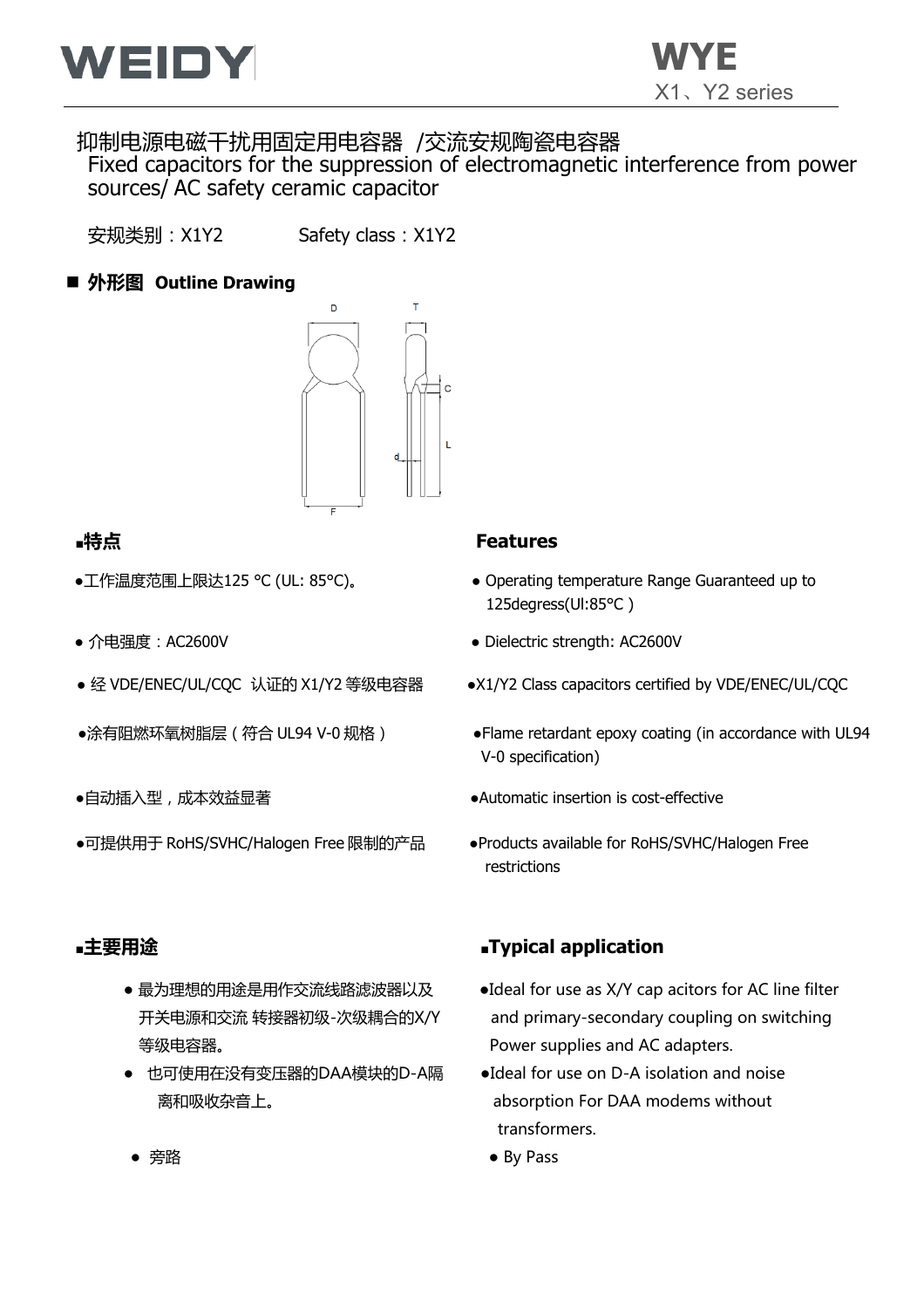

X1、Y2 series

# ●**技术要求 Specifications**

| 安规类别                          | X1. Y2                                   |  |  |  |  |
|-------------------------------|------------------------------------------|--|--|--|--|
| Safety class                  |                                          |  |  |  |  |
| 引用标准                          | GB/T 6346-14:2015 (IEC 60384-14)         |  |  |  |  |
| Reference Standard            |                                          |  |  |  |  |
| 气候类别                          | 21/125/21                                |  |  |  |  |
| <b>Climatic Category</b>      |                                          |  |  |  |  |
| 阻燃等级                          | C                                        |  |  |  |  |
| Passive Flammability Category |                                          |  |  |  |  |
| 额定温度                          | -25 $\sim$ +85°C                         |  |  |  |  |
| Rated temperature             |                                          |  |  |  |  |
| 工作温度范围                        | -40 $\degree$ C~125 $\degree$ C          |  |  |  |  |
| Operating temperature         |                                          |  |  |  |  |
| 温度特性                          | @ -25°C ~ +85°C )<br>Y5P ( ∆C/C: ≤10%    |  |  |  |  |
| Temperature Charactrtistic    | Y5U ( ∆C/C: ≤+22%/-56% @ -25°C ~ +85°C ) |  |  |  |  |
|                               | Y5V ( △C/C: ≤+22%/-82% @ -25°C ~ +85°C ) |  |  |  |  |
| 额定电压                          | X1:400V Y2: 125V/250V/300V               |  |  |  |  |
| <b>Rated Voltage</b>          |                                          |  |  |  |  |
| 电容量范围                         | 100PF ~ 10000PF                          |  |  |  |  |
| Capacitance Range             |                                          |  |  |  |  |
| 电容量偏差                         | $\pm 10\%$ (K), $\pm 20\%$ (M)           |  |  |  |  |
| Capacitance Tolerance         |                                          |  |  |  |  |
| 耐电压                           | 2600VAC (60s)                            |  |  |  |  |
| <b>Voltage Proof</b>          |                                          |  |  |  |  |
| 损耗角正切                         | ≤0.025 (20°C, 1kHz)                      |  |  |  |  |
| <b>Dissipation Factor</b>     |                                          |  |  |  |  |
| 绝缘电阻                          | ≥10 000MΩ, (20°C,100V,1min)              |  |  |  |  |
| <b>Insulation Resistance</b>  |                                          |  |  |  |  |
|                               |                                          |  |  |  |  |
|                               | WEIDY                                    |  |  |  |  |
|                               | <b>WYE 101 K</b>                         |  |  |  |  |
| 标志 Marking                    | <b>K10 AD K250v</b>                      |  |  |  |  |
|                               | $C$ X1:400V~                             |  |  |  |  |
|                               | <b>XXXXXX</b>                            |  |  |  |  |

# ■ **规格认证**

| 认证标志             | 认证标准                                                    | 额定电压              | 认证证书号              |  |
|------------------|---------------------------------------------------------|-------------------|--------------------|--|
| Approval Mark    | <b>Approval Standards</b>                               | Rared Voltage     | Certificate Number |  |
|                  | UL 60384-14/CSA60384-14                                 |                   | E334332            |  |
|                  | DIN EN 60384-14 (VDE0565-1-1):2014-04;                  |                   |                    |  |
|                  | EN 60384-14:2013-08                                     |                   |                    |  |
|                  | DIN EN 60384-14/A1                                      | X1:AC400V         |                    |  |
|                  | (VDE 0565-1-1/A1):2017-04; EN 60384-<br>14:2013/A1:2016 | Y2:AC125/250/300V | 40051013           |  |
| D <sup>V</sup> E | IEC 60384-14:2013                                       |                   |                    |  |
|                  | IEC 60384-14:2013/AMD1:2016                             |                   |                    |  |
|                  | GB/T6346.14-2015                                        |                   | CQC20001237499     |  |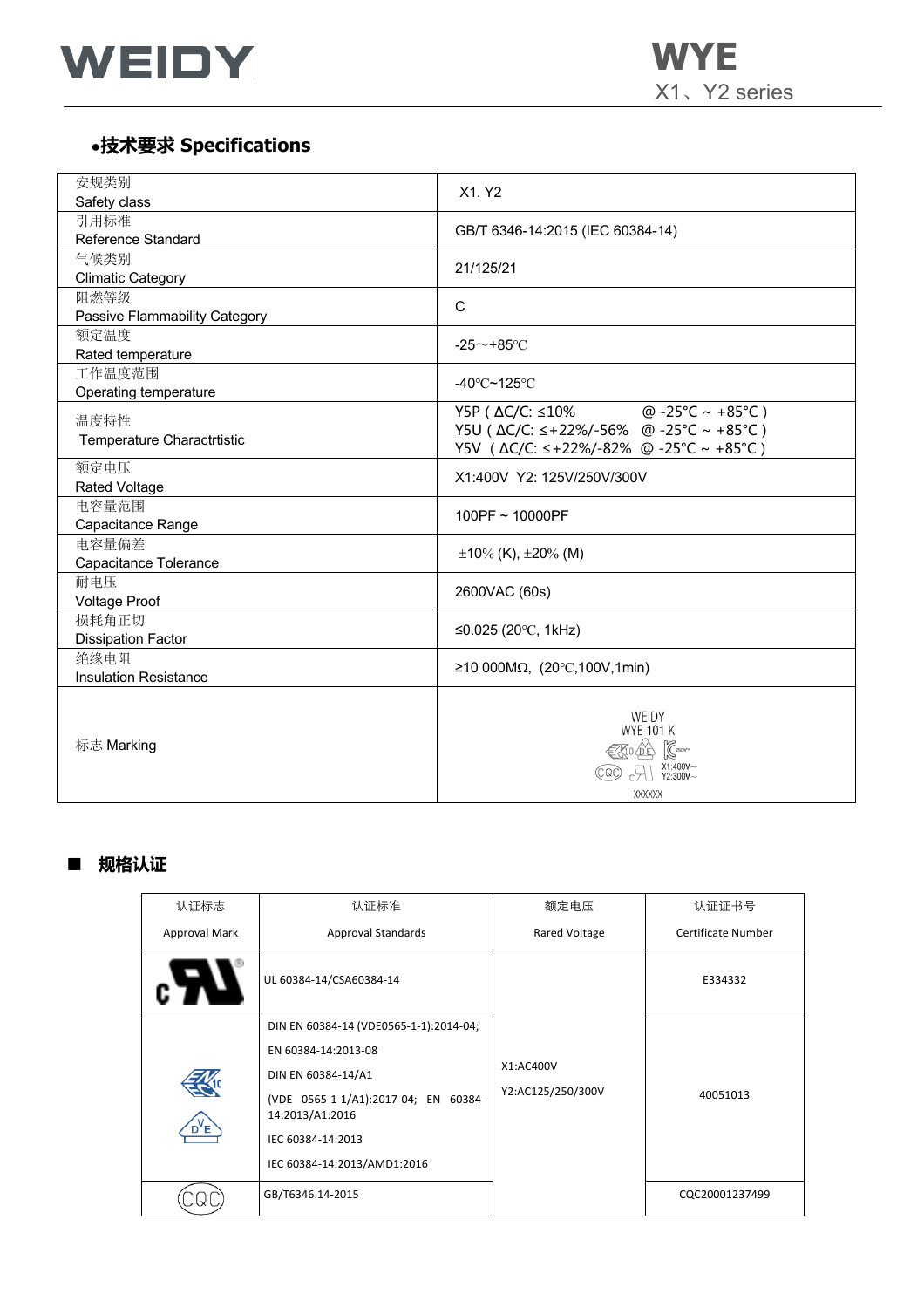

# **产品代码说明 Part number system**

■ **18 位产品代码说明如下:**

## **The 18 Digits Part Number is Formed as Follow:**

| 3<br>5<br>9<br>1<br>2<br>4<br>6<br>8         | 10<br>12<br>13<br>15<br>-11<br>14<br>16<br>17<br>-18      |
|----------------------------------------------|-----------------------------------------------------------|
| W<br>M<br>Е<br>F<br>2<br>1<br>0<br>Y<br>2    | S<br>3<br>5<br>Е<br>F<br>4<br>0<br>0<br>O                 |
| 第 1~3 位: 型号代码                                | Digit $1$ to $3:$<br>Series Code                          |
| <b>WYE</b>                                   | <b>WYE</b>                                                |
| 第 4~5 位: 交流额定电压                              | Digit 4 to 5: AC Rated Voltage                            |
| $2E = 250V$<br>$2F = 300V$                   | $2E = 250V$<br>$2F = 300V$                                |
| 第 6~8 位:标称容量                                 | Digit 6 to 8 : Rated Capacitance                          |
| 举例: $102 = 10 \times 10^2$ PF = 100PF        | For Example: $102=10\times10^2$ PF = 1000PF               |
| 第9位:<br>容量偏差                                 | Digit 9: Capacitance Tolerance                            |
| $K=\pm 10\%$ , M= $\pm 20\%$                 | $K = \pm 10\%$ , M= $\pm 20\%$                            |
| 第 10~11 位: 温度特性                              | Digit $10 \sim 11$ : Temperature Characteristic           |
| $Y5P = B4$ $Y5U = E4$<br>$Y5V = F4$          | $Y5P = B4$<br>$Y5U = E4$<br>$Y5V = F4$                    |
| 第12位: 脚型                                     | Digit 12: Lead Style                                      |
| S=直脚<br>K=外弯脚                                | S= Straight Lead<br>K= Outsied Kink Lead                  |
| I=内弯脚<br>V=平行脚                               | I= Inside Kink Lead<br>V = Vertical Kink Lead             |
| 第13位: 脚距                                     | Digit 13: Lead Spacing                                    |
| $6 = 10.0$ mm<br>$5 = 7.5$ mm                | $6 = 10.0$ mm<br>$5 = 7.5$ mm                             |
| 第14~15位: 脚长或编带规格                             | Digit $14 \sim 15$ : Lead Length or Taping Specifications |
| $3E = 3.5$ mm<br>$05 = 5.0$ mm               | $3E = 3.5$ mm<br>$05 = 5.0$ mm                            |
| $10 = 10.0$ mm<br>$20=20$ mm<br>T1=12.7mm 编带 | $10 = 10.0$ mm<br>$20=20$ mm<br>T1=Pitch 12.7mm Taping    |
| T2=15mm 编带                                   | $T2 = Pitch$<br>15.0mm Taping                             |
| 第 16~18 位:内部特征码                              | Digit 16 to 18: Internal use                              |
|                                              |                                                           |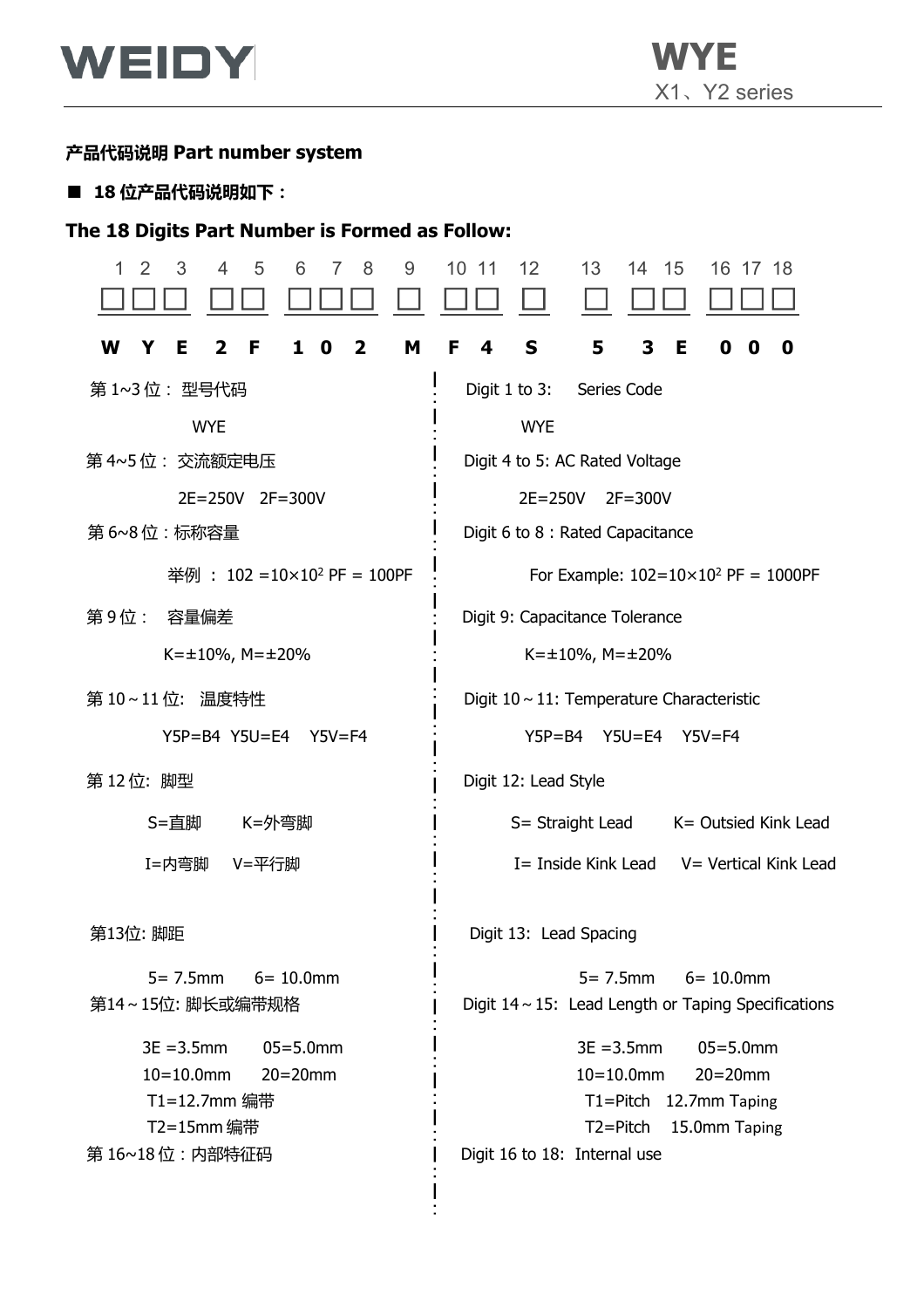# **WEIDY** WYE

# ■ **外形尺寸 Dimensions (mm)**

#### **Y5P 系列**

| 品名                 | 交流额定电压      | 温度特性 | 静电容量   | 公差  | 元件直径         | 元件厚度 | 包封脚    | 脚距         | 引线直径              |
|--------------------|-------------|------|--------|-----|--------------|------|--------|------------|-------------------|
| Part number        | VAC)        | T.C. | $PF$ ) | %   | MAX)<br>ID ( | MAX) | C(MAX) | $F(\pm 1)$ | $\Phi d(\pm 0.1)$ |
| WYE2F101KB4*53E000 | 125/250/300 | Y5P  | 100    | ±10 | 6.0          | 3.5  | 2.0    | 7.5        | 0.6               |
| WYE2F151KB4*53E000 | 125/250/300 | Y5P  | 150    | ±10 | 6.0          | 3.5  | 2.0    | 7.5        | 0.6               |
| WYE2F221KB4*53E000 | 125/250/300 | Y5P  | 220    | ±10 | 6.0          | 3.5  | 2.0    | 7.5        | 0.6               |
| WYE2F331KB4*53E000 | 125/250/300 | Y5P  | 330    | ±10 | 6.0          | 3.5  | 2.0    | 7.5        | 0.6               |
| WYE2F471KB4*53E000 | 125/250/300 | Y5P  | 470    | ±10 | 7.0          | 3.5  | 2.0    | 7.5        | 0.6               |
| WYE2F561KB4*53E000 | 125/250/300 | Y5P  | 560    | ±10 | 7.0          | 3.5  | 2.0    | 7.5        | 0.6               |
| WYE2F681KB4*53E000 | 125/250/300 | Y5P  | 680    | ±10 | 7.5          | 3.5  | 2.0    | 7.5        | 0.6               |
| WYE2F821KB4*53E000 | 125/250/300 | Y5P  | 820    | ±10 | 8.0          | 3.5  | 2.0    | 7.5        | 0.6               |
| WYE2F102KB4*53E000 | 125/250/300 | Y5P  | 1000   | ±10 | 9.0          | 3.5  | 2.0    | 7.5        | 0.6               |

备注:\*表示不同脚型,000 为内部代码。

### **Y5U 系列**

| 品名                 | 交流额定电压      | 温度特性 | 静电容量   | 公差   | 元件直径               | 元件厚度 | 包封脚               | 脚距         | 引线直径              |
|--------------------|-------------|------|--------|------|--------------------|------|-------------------|------------|-------------------|
| Part number        | $VAC$ )     | T.C. | $PF$ ) | %    | <b>MAX</b><br>ID ( | MAX) | <b>MAX</b><br>C ( | $F(\pm 1)$ | $\Phi d(\pm 0.1)$ |
| WYE2F102ME4*53E000 | 125/250/300 | Y5U  | 1000   | ± 20 | 7.5                | 4.5  | 2.0               | 7.5        | 0.6               |
| WYE2F152ME4*53E000 | 125/250/300 | Y5U  | 1500   | ± 20 | 7.0                | 3.5  | 2.0               | 7.5        | 0.6               |
| WYE2F222ME4*53E000 | 125/250/300 | Y5U  | 2200   | ± 20 | 9.5                | 4.5  | 2.0               | 7.5        | 0.6               |
| WYE2F332ME4*53E000 | 125/250/300 | Y5U  | 3300   | ± 20 | 10.5               | 3.5  | 2.0               | 7.5        | 0.6               |
| WYE2F392ME4*53E000 | 125/250/300 | Y5U  | 3900   | ± 20 | 11.0               | 3.5  | 2.0               | 7.5        | 0.6               |
| WYE2F472ME4*53E000 | 125/250/300 | Y5U  | 4700   | ± 20 | 13.0               | 3.5  | 2.0               | 7.5        | 0.6               |

备注:\*表示不同脚型,000 为内部代码。

### **Y5V 系列**

| 品名                 | 交流额定电压      | 温度特性 | 静电容量   | 公差   | 元件直径    | 元件厚度 | 包封脚    | 脚距         | 引线直径              |
|--------------------|-------------|------|--------|------|---------|------|--------|------------|-------------------|
| Part number        | $($ VAC)    | T.C. | $PF$ ) | %    | D (MAX) | MAX) | C(MAX) | $F(\pm 1)$ | $\Phi d(\pm 0.1)$ |
| WYE2F102MF4*53E000 | 125/250/300 | Y5V  | 1000   | ± 20 | 6.0     | 3.5  | 2.0    | 7.5        | 0.6               |
| WYE2F152MF4*53E000 | 125/250/300 | Y5V  | 1500   | ± 20 | 7.5     | 4.5  | 2.0    | 7.5        | 0.6               |
| WYE2F222MF4*53E000 | 125/250/300 | Y5V  | 2200   | ± 20 | 8.0     | 4.5  | 2.0    | 7.5        | 0.6               |
| WYE2F332MF4*53E000 | 125/250/300 | Y5V  | 3300   | ± 20 | 9.5     | 4.5  | 2.0    | 7.5        | 0.6               |
| WYE2F392MF4*53E000 | 125/250/300 | Y5V  | 3900   | ± 20 | 10.5    | 4.5  | 2.0    | 7.5        | 0.6               |
| WYE2F472MF4*53E000 | 125/250/300 | Y5V  | 4700   | ± 20 | 10.5    | 4.5  | 2.0    | 7.5        | 0.6               |
| WYE2F562MF4*53E000 | 125/250/300 | Y5V  | 5600   | ± 20 | 10.5    | 3.5  | 2.0    | 7.5        | 0.6               |
| WYE2F682MF4*53E000 | 125/250/300 | Y5V  | 6800   | ± 20 | 11.0    | 3.5  | 2.0    | 7.5        | 0.6               |
| WYE2F103MF4*53E000 | 125/250/300 | Y5V  | 10000  | ± 20 | 13.5    | 3.5  | 2.0    | 7.5        | 0.6               |

备注:\*表示不同脚型,000 为内部代码。